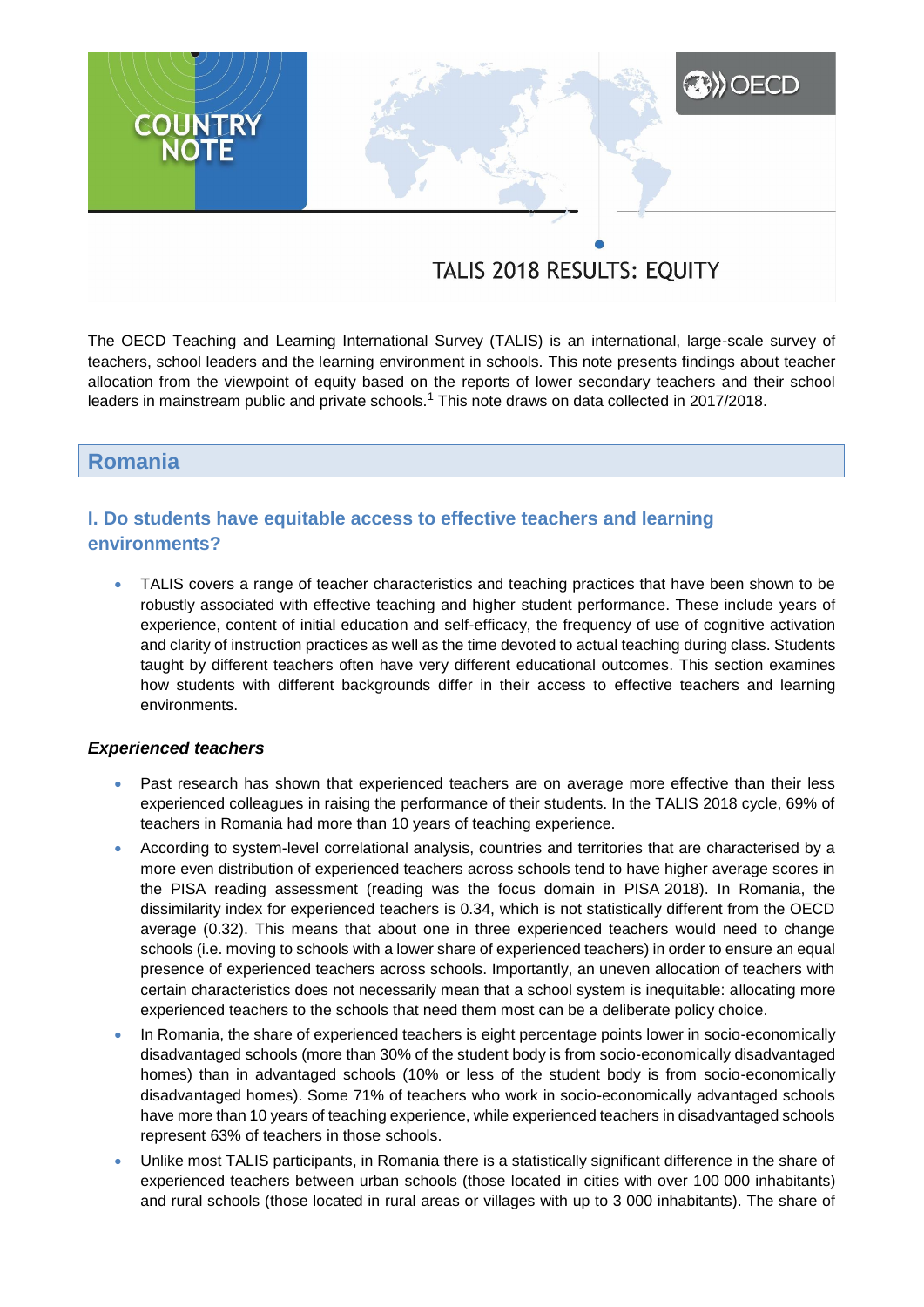#### **2** | Romania - Country Note - TALIS 2018 Results

experienced teachers is 28 percentage points higher in urban schools (78%) than in rural schools (50%).

#### **Figure 1. Allocation of experienced teachers**

Results based on responses of lower secondary teachers and principals



Notes: Only countries and territories with available data are shown. The dissimilarity index measures if the allocation of teachers with a given characteristic in a country's schools resembles the overall teacher population of the country and it ranges from 0 (i.e. the allocation of teachers in schools resembles perfectly the teacher population of the country) to 1 (i.e. teachers with a certain characteristic are concentrated in a single school). Differences across school types that are not statistically significant are highlighted with lighter colours. Source: OECD, TALIS 2018 Database, Table 2.3.

#### *Teachers with comprehensive formal education*

- TALIS asks teachers about the content of their initial education and training. In the TALIS 2018 cycle, 59% of teachers in Romania reported to have received a comprehensive initial education, which includes subject content, pedagogy, classroom practices, cross-curricular skills, teaching in a mixedability setting and classroom management: this is higher than the OECD average (39%). On average across OECD countries/territories, initial training in cross-curricular skills, teaching in a mixed-ability setting and classroom management tend to be less prevalent than the other types of training.
- As shown by system-level correlational analysis, across countries and territories, the more even the distribution of teachers with comprehensive initial training across schools, the higher students' mean reading score in PISA. In Romania, the dissimilarity index for comprehensively trained teachers is 0.28, which is not statistically different from the OECD average (0.26).
- In Romania, the share of teachers with comprehensive formal education in urban schools is different from what is observed in rural schools. The share of these teachers is 13 percentage points lower in urban schools than in rural schools. The difference between disadvantaged and advantaged schools is not statistically significant.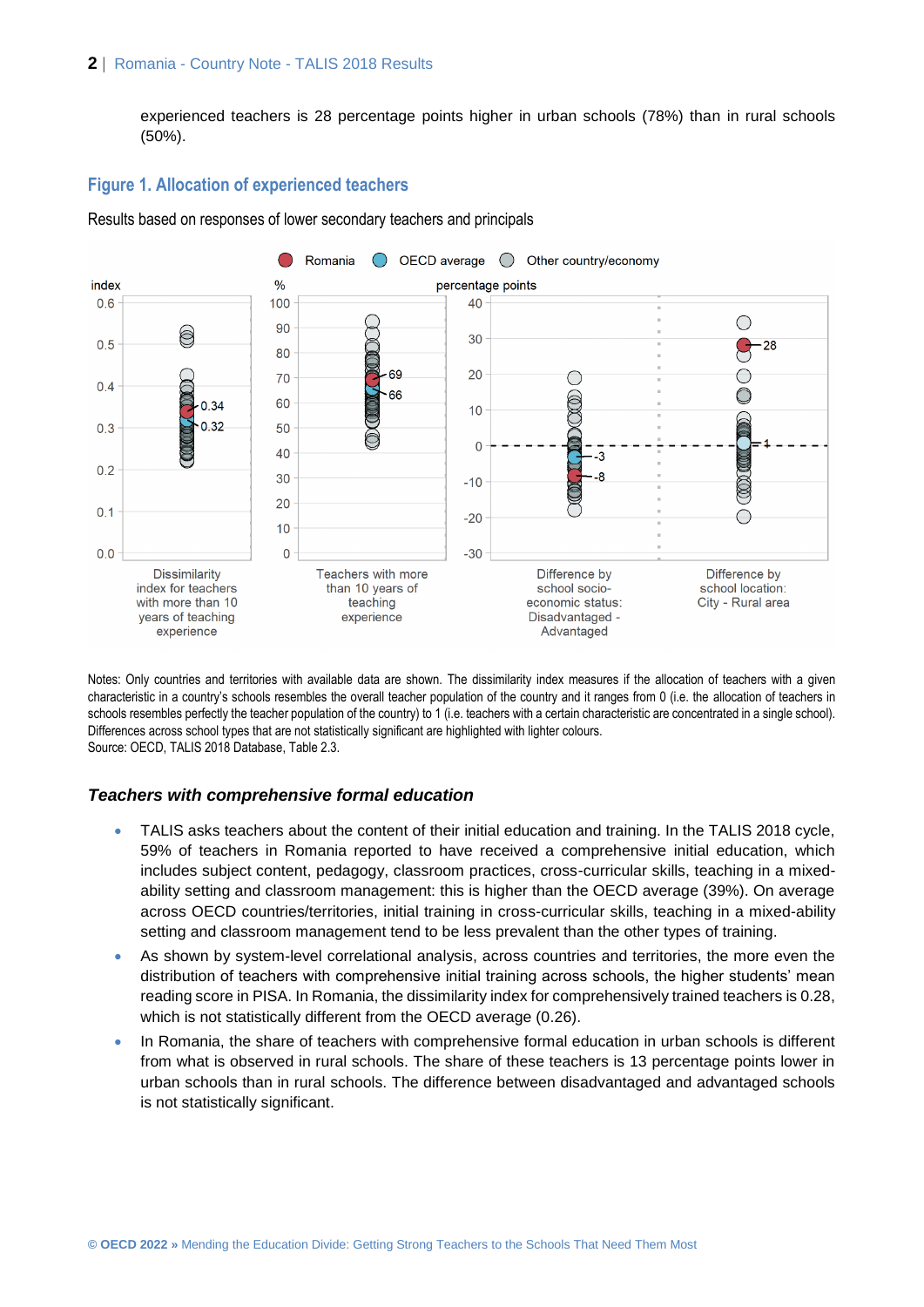#### *Teachers with higher self-efficacy*

- Research highlights how self-efficacy is positively related to performance in a wide range of settings. Teachers and students are no exception. TALIS elicits teachers' self-efficacy beliefs by asking them to assess their ability to perform well in a range of tasks related to classroom management, instruction, and students' engagement. In Romania, the dissimilarity index for teachers with higher self-efficacy (defined as those in the top quarter of the national distribution of the self-efficacy scale) is 0.28, which is not statistically different from the OECD average (0.29).
- In the majority of countries and territories participating in TALIS, the share of teachers at the top of the national distribution of the self-efficacy scale is not statistically different across the different types of schools; that is, between disadvantaged and advantaged schools, and urban and rural schools. This is also true in Romania.

#### *Teachers who allocate a larger share of class time to actual teaching*

#### **Figure 2. Allocation of teachers who spend a larger share of class time on actual teaching**



Results based on responses of lower secondary teachers and principals

Notes: Only countries and territories with available data are shown. The dissimilarity index measures if the allocation of teachers with a given characteristic in a country's schools resembles the overall teacher population of the country and it ranges from 0 (i.e. the allocation of teachers in schools resembles perfectly the teacher population of the country) to 1 (i.e. teachers with a certain characteristic are concentrated in a single school). Differences across school types that are not statistically significant are highlighted with lighter colours. Source: OECD, TALIS 2018 Database, Table 2.12.

• Past research has highlighted a positive association between the share of class time teachers devote to teaching and student achievement. The ability of teachers to maximise instruction time is closely related to their ability to maintain order in the classroom. But of course students' attitudes and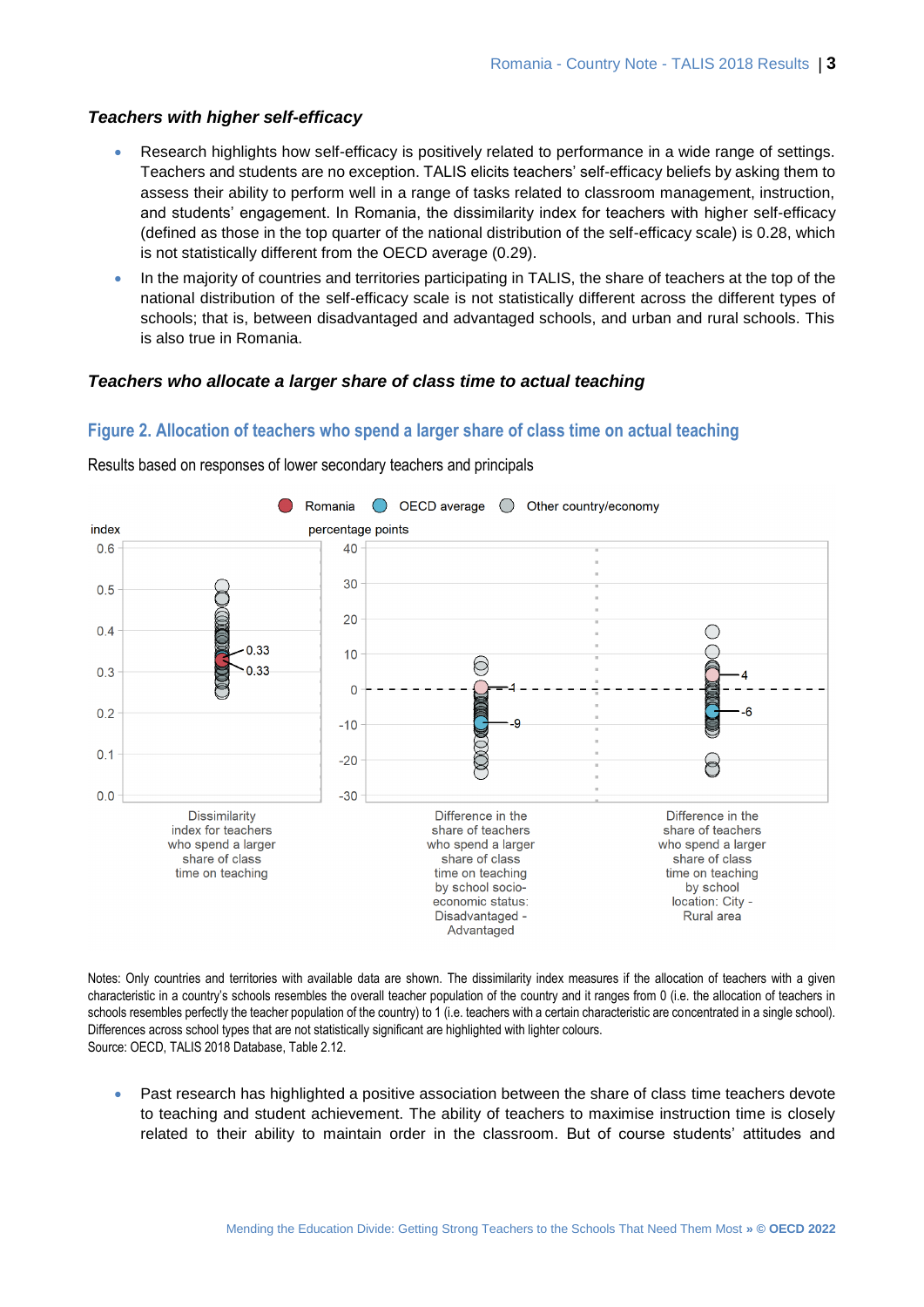#### 4 | Romania - Country Note - TALIS 2018 Results

behaviour also matter as a factor influencing the proportion of time spent on teaching and learning, and are partly outside of teachers' control. TALIS measures the instruction time to which students are exposed by asking teachers how their working time is allocated between different tasks such as administrative tasks, keeping order and actual teaching in a regular weekly class.

- According to system-level correlational analysis, students' average performance in reading is lower in education systems where teachers who spend a larger share of class time on actual teaching are unevenly distributed across schools. In Romania, the dissimilarity index for teachers who spend a larger share of class time on actual teaching (defined as those in the top quarter of the national distribution of the share of class time allocated to actual teaching) is 0.33, which is the same as the OECD average (0.33).
- Across TALIS participants, teachers who maximise their students' learning opportunities by spending more time on actual teaching in the classroom tend to be over-represented in socio-economically advantaged schools and private schools. This indirectly confirms that teachers' ability to maximise the time spent on actual teaching and to manage the classroom is likely to be related to the classroom environment, which can be more challenging in certain schools than in others. In Romania, the share of teachers who spend a larger share of class time on actual teaching in disadvantaged schools is not statistically different from what is observed in advantaged schools.
- Differences according to school location tend to be less common. In Romania, there is no statistically significant difference in the share of teachers who spend a larger share of class time on actual teaching between urban and rural schools.

#### *Teachers who use cognitive activation practices on a more regular basis*

- Cognitive activation consists of instructional activities that require students to evaluate, integrate and apply knowledge within the context of problem solving (e.g. presenting tasks for which there is no obvious solution or which require students to think critically, and asking students to decide on their own procedures for solving complex tasks). Past research has shown that the use of cognitive activation is associated with higher student achievement. In Romania, the dissimilarity index for teachers who rely on cognitive activation practices most often (defined as those who are in the top quarter of the national distribution in terms of the frequency of use of cognitive activation practices) is 0.34, which is not statistically different from the OECD average (0.3).
- As in most countries and territories participating in TALIS, in Romania there is no statistically significant difference in the share of teachers who rely on cognitive activation practices on a more regular basis between disadvantaged and advantaged schools, and urban and rural schools.

#### *Teachers who use clarity of instruction practices on a more regular basis*

- Clarity of instruction is conceptualised in TALIS as the ability to set clear and comprehensive instruction and learning goals, to connect new and old topics, and to provide students with a summary at the end of the lesson. Past studies have shown how this practice is related to positive student outcomes, including learning motivation, achievement and satisfaction. In Romania, the dissimilarity index for teachers who most often adopt clarity of instruction techniques (defined as those who are in the top quarter of the national distribution in terms of the frequency of use of clarity of instruction practices) is 0.3, which is the same as the OECD average (0.3).
- In Romania, the share of teachers who more regularly adopt clarity of instruction practices is different in urban schools than what is observed in rural schools. The share of these teachers is eight percentage points lower in urban schools than in rural schools. The difference between disadvantaged and advantaged schools is not statistically significant.

#### **II. Do students have equitable access to digital learning in school?**

• The use of digital technology for teaching and learning can help students acquire digital skills, socialemotional skills and more standard cognitive skills such as numeracy and literacy. While teachers'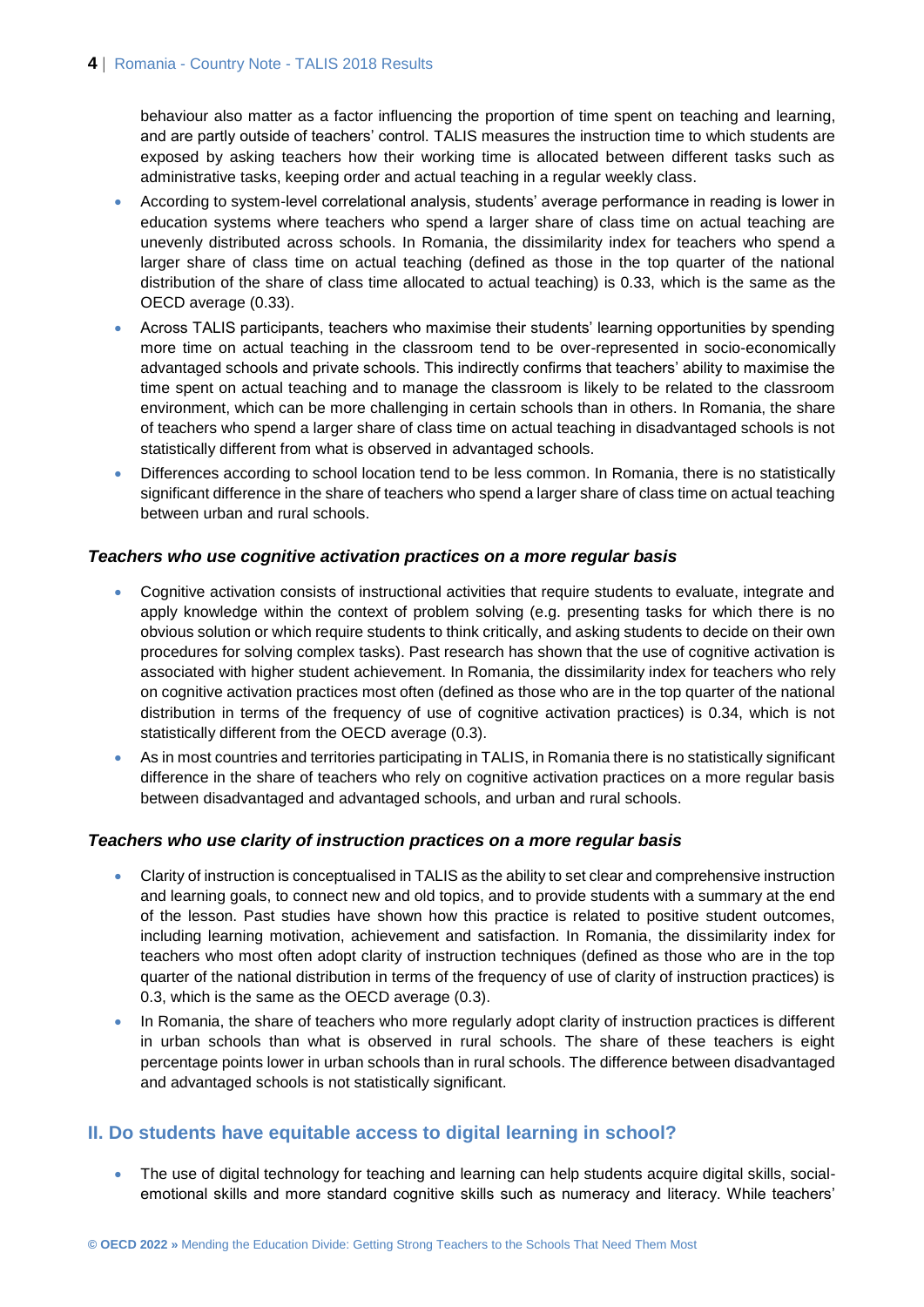reliance on ICT has increased considerably in the wake of the COVID-19 pandemic, school closures have also highlighted the continued presence of digital divides. Available evidence shows that learning losses have been the most severe among marginalised students, who tend to have more limited access to digital learning resources. It is important to note, however, that the data presented in this note were collected in 2017/2018; that is before the outbreak of the COVID-19 pandemic.

#### *ICT equipment in school*

- Having adequate ICT equipment at school, such as software, computers, laptops and smart boards, is essential to effective digital learning. In the TALIS 2018 cycle, 50% of principals in Romania reported that the school's capacity to provide quality instruction was hindered "quite a bit" or "a lot" by a shortage or inadequacy of digital technology for instruction. This is higher than the OECD average (25%).
- On average across OECD countries/territories, the share of principals who reported that the school's capacity to provide quality instruction was hindered by a shortage or inadequacy of digital technology for instruction is higher in socio-economically disadvantaged schools than in advantaged schools (by nine percentage points). In Romania, the share of these principals is 22 percentage points higher in disadvantaged schools (67%) than in advantaged schools (45%).
- On average across OECD countries/territories, there is no statistically significant difference in the share of principals who reported that the school's capacity to provide quality instruction was hindered by a shortage or inadequacy of digital technology for instruction between urban and rural schools. This is also true in Romania.

#### *Teachers with high self-efficacy in ICT use*

- Having access to technology does not improve student learning in itself. Effective integration of technology into teaching and learning requires teachers who are well trained and able to use digital tools for instruction. In the TALIS 2018 cycle, 65% of teachers in Romania reported that they could support student learning through the use of digital technology "quite a bit" or "a lot", which is lower than the OECD average (67%).
- The dissimilarity index for these teachers is 0.24, which is lower than the OECD average (0.31). This means that about one in four teachers with high self-efficacy in ICT use would need to change schools (i.e. moving to schools with a lower share of teachers with high self-efficacy in ICT) in order to ensure an equal presence of these teachers across schools. It is important to note, however, that self-efficacy is context-specific. Therefore, the same teacher may report a different level of self-efficacy in a different school environment.
- According to system-level correlational analysis, disadvantaged students tend to have just as much or more opportunity to learn digital literacy skills (such as detecting if the information read is subjective or biased) in education systems where teachers with high self-efficacy in ICT and teachers who regularly teach using ICT are more evenly distributed across schools.
- In Romania, the share of teachers who feel they can support student learning through the use of digital technology "quite a bit" or "a lot" is not statistically different in socio-economically disadvantaged schools than what is observed in advantaged schools.
- Similar to most TALIS participants, in Romania there is no statistically significant difference in the share of teachers who feel capable of using ICT in class between urban and rural schools.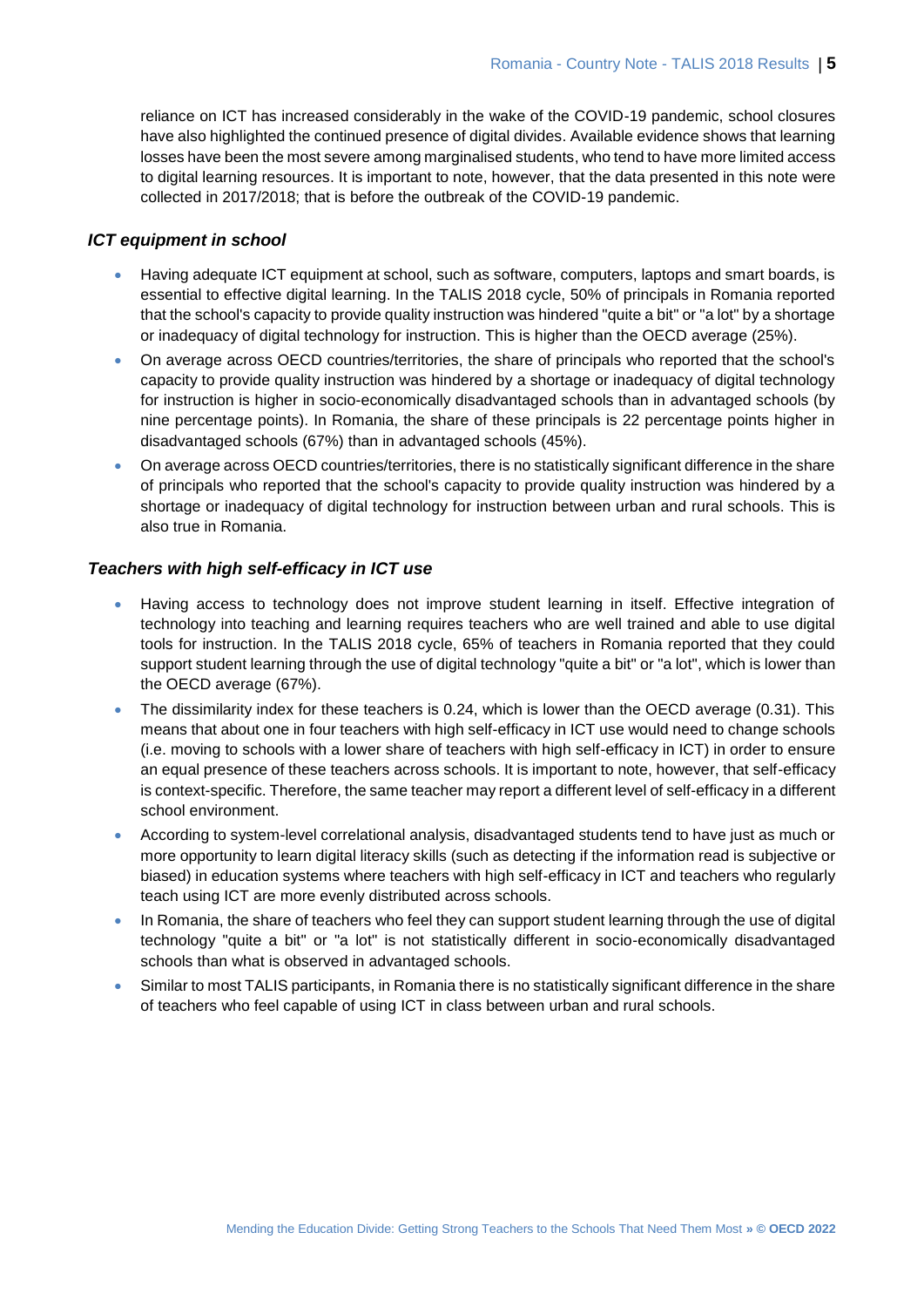



Results based on responses of lower secondary teachers and principals

Notes: Only countries and territories with available data are shown. The dissimilarity index measures if the allocation of teachers with a given characteristic in a country's schools resembles the overall teacher population of the country and it ranges from 0 (i.e. the allocation of teachers in schools resembles perfectly the teacher population of the country) to 1 (i.e. teachers with a certain characteristic are concentrated in a single school). Differences across school types that are not statistically significant are highlighted with lighter colours. Source: OECD, TALIS 2018 Database, Table 3.12.

#### *Teachers who use ICT for teaching on a regular basis*

- Past research has highlighted a positive relationship between teachers' perceived self-efficacy in ICT and their use of digital technology in the classroom. Although the literature also shows that ICT use at school does not automatically lead to better student outcomes – both too limited and overly excessive use of ICT can be associated with lower student achievement – teachers' and students' ability to make the most of ICT is reinforced by regular and judicious use of digital technology in the classroom. In the TALIS 2018 cycle, 56% of teachers in Romania reported "frequently" or "always" letting students use ICT for projects or class work, which is higher than the OECD average (53%). The dissimilarity index for these teachers is 0.28, which is lower than the OECD average (0.32).
- As with most TALIS participants, in Romania the share of teachers who regularly use ICT in class is not statistically different between socio-economically disadvantaged and advantaged schools.
- As with most TALIS participants, in Romania there is no statistically significant difference in the share of teachers who regularly use ICT for teaching between urban and rural schools.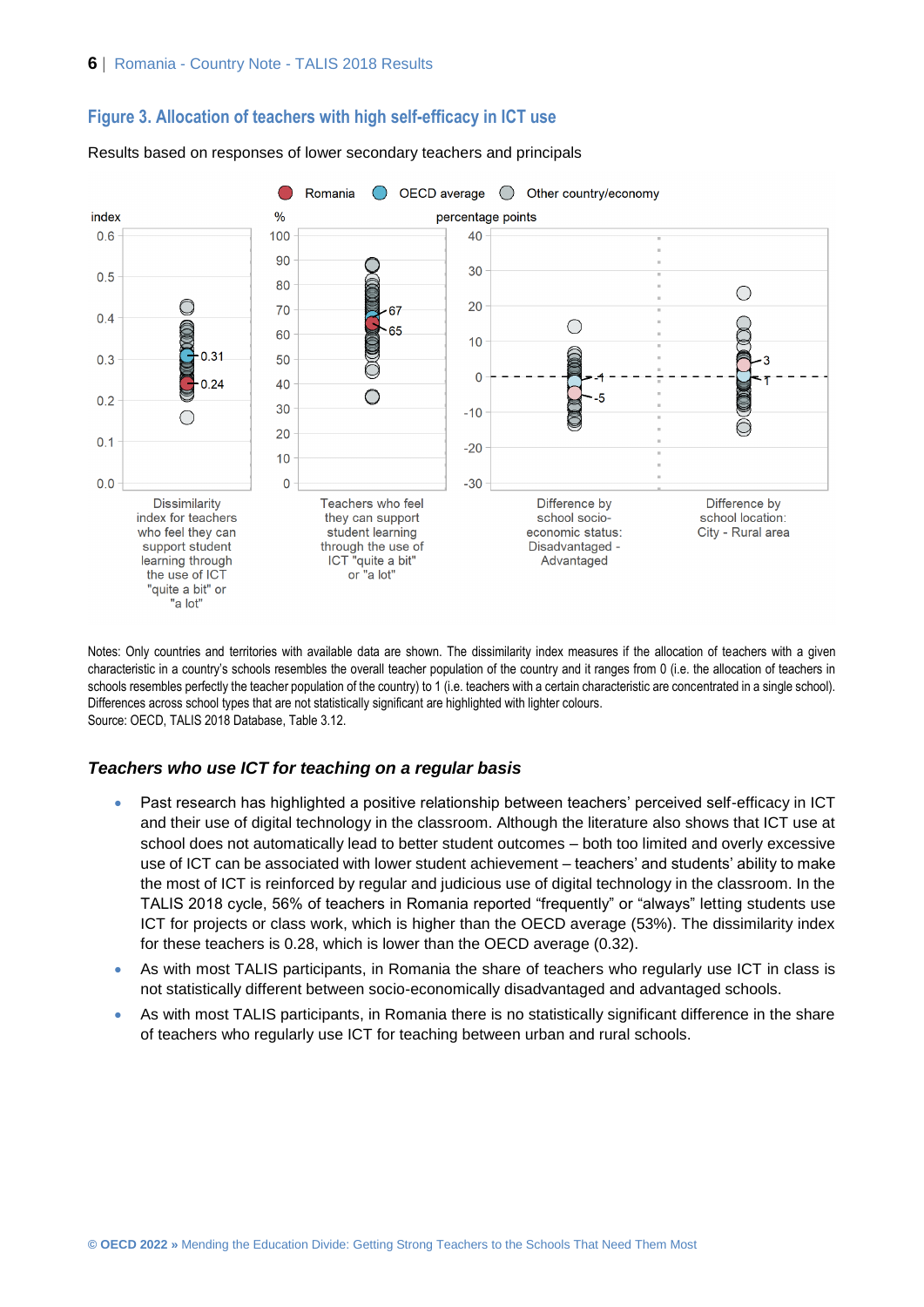![](_page_6_Figure_1.jpeg)

#### **Figure 4. Allocation of teachers who regularly use ICT for teaching**

class work class work

Results based on responses of lower secondary teachers and principals

Notes: Only countries and territories with available data are shown. The dissimilarity index measures if the allocation of teachers with a given characteristic in a country's schools resembles the overall teacher population of the country and it ranges from 0 (i.e. the allocation of teachers in schools resembles perfectly the teacher population of the country) to 1 (i.e. teachers with a certain characteristic are concentrated in a single school). Differences across school types that are not statistically significant are highlighted with lighter colours. Source: OECD, TALIS 2018 Database, Table 3.15.

### **Key features of TALIS 2018**

TALIS uses questionnaires administered to teachers and their school principals to gather data. Its main goal is to generate internationally comparable information relevant to developing and implementing policies focused on school leaders, teachers and teaching, with an emphasis on those aspects that affect student learning. It gives a voice to teachers and school leaders, allowing them to provide input into educational policy analysis and development in key areas.

- The international target population for TALIS is composed of lower secondary teachers and their school leaders in mainstream public and private schools. TALIS 2018 offered three additional options: 15 countries and territories also surveyed teachers and school leaders in their primary schools (ISCED level 1), 11 countries and territories did so in their upper secondary schools (ISCED level 3) and 9 countries and territories conducted the survey in schools that participated in the 2018 OECD Programme for International Student Assessment (PISA).
- Building on literature identifying the characteristics and practices of teaching that boost student achievement, the report *Mending the Education Divide: Getting Strong Teachers to the Schools That Need Them Most*, published on 14 March 2022, shows how teachers with different characteristics and practices tend to concentrate in different schools, and how much access students with different socioeconomic backgrounds have to strong teachers. It points out the aspects of different educational